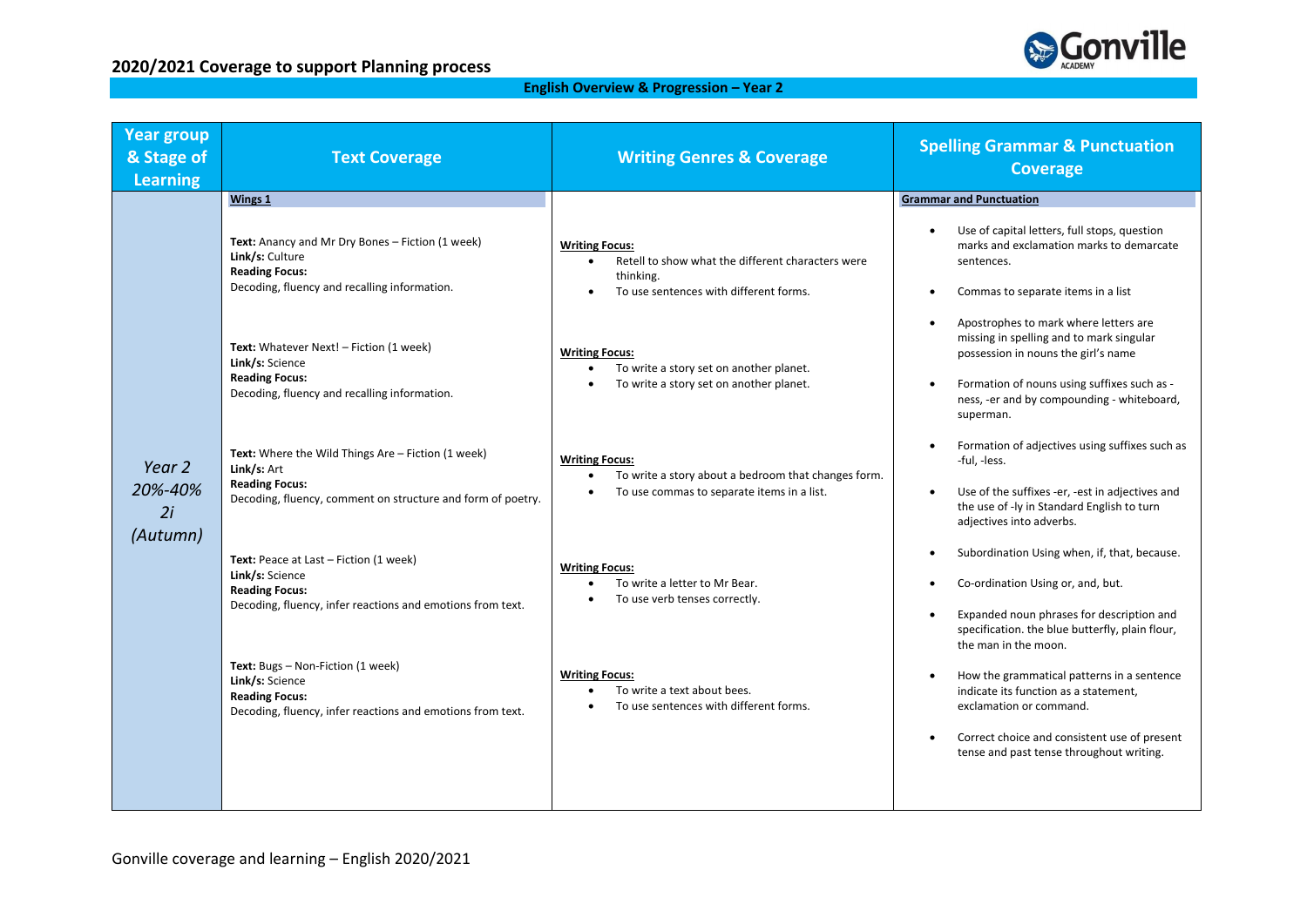

|                                      | Text: Night Animals - Non-Fiction (1 week)<br>Link/s: Science<br><b>Reading Focus:</b><br>Decoding, fluency, identify features of a non-fiction text. | <b>Writing Focus:</b><br>To design an information leaflet about hedgehogs.<br>To use sentences with different forms.      | Use of the progressive form of verbs in the<br>present and past tense to mark actions in<br>progress. she is drumming, he was shouting.                                                                                                                |
|--------------------------------------|-------------------------------------------------------------------------------------------------------------------------------------------------------|---------------------------------------------------------------------------------------------------------------------------|--------------------------------------------------------------------------------------------------------------------------------------------------------------------------------------------------------------------------------------------------------|
|                                      | Text: Dinosaur Dreams - Fiction (1 week)<br>Link/s: Science<br><b>Reading Focus:</b><br>Decoding, fluency, infer reactions and emotions from text.    | <b>Writing Focus:</b><br>To write a story about a dinosaur.<br>To use subordinate clauses.                                | <b>Spelling</b><br>The sound spelt as -ge and -dge at the end of<br>$\bullet$<br>words and sometimes spelt as -g elsewhere in<br>words before e, i and y e.g. badge, edge,<br>bridge age, huge, change gem, magic, giraffe<br>jacket, jar, jog adjust. |
|                                      | Text: Seashore - Non-Fiction (1 week)<br>Link/s: Science<br><b>Reading Focus:</b><br>Decoding, fluency, identify features of a non-fiction text.      | <b>Writing Focus:</b><br>To write the diary of a seashore expedition.<br>Co-ordination.<br>$\bullet$                      | The /s/ sound spelt c before e, i and y e.g.<br>$\bullet$<br>Race, ice, city, fancy.<br>The /n/ sound spelt kn and gn at the<br>beginning of words e.g. Knock, know, knee,<br>gnat, gnaw.<br>The /r/ sound spelt wr at the beginning of<br>$\bullet$   |
|                                      | Wings 2 Phase 1                                                                                                                                       |                                                                                                                           | words e.g. write, written, wrote, wrong, wrap.                                                                                                                                                                                                         |
| Year 2<br>41%-60%<br>2ii<br>(Spring) | <b>Text:</b> The Little Polar Bear - Fiction (1 week)<br>Link/s: Science<br><b>Reading Focus:</b><br>To identify story settings.                      | <b>Writing Focus:</b><br>To write a letter.<br>The uses of capitalisation.                                                | The /l/ sound spelt -le at the end of words e.g.<br>table, apple, bottle, little, middle.<br>The /l/ sound at the end of words (-el) e.g.<br>camel, tunnel, squirrel, travel, tinsel.                                                                  |
|                                      | Text: Can't You Sleep Little Bear? - Fiction (1 week)<br>Link/s: Maths<br><b>Reading Focus:</b><br>To look at story structure.                        | <b>Writing Focus:</b><br>To write a story opening.<br>Making sentence boundaries.                                         | The /l/ sound at the end of words (-al) e.g.<br>$\bullet$<br>Metal, pedal, capital, hospital.<br>Words ending -il e.g. Pencil, fossil, nostril.                                                                                                        |
|                                      | Text: Dumpling - Fiction (1 week)<br>Link/s: PSHE<br><b>Reading Focus:</b><br>To identify what a character is like and decide if we like him.         | <b>Writing Focus:</b><br>To write a character description.<br>$\bullet$<br>To use linking words and phrases.<br>$\bullet$ | The /ai/ sound spelt -y at the end of words<br>e.g. Cry, fly, dry, try, reply, July.<br>Adding -es to nouns and verbs ending in $-y$<br>$\bullet$<br>The y is changed to i before -es is added e.g.<br>Flies, tries, replies, copies, babies, carries. |
|                                      | <b>Text:</b> Rita the Rescuer - Fiction (1 week)<br>Link/s: PSHE<br><b>Reading Focus:</b><br>To identify the main points in a plot.                   | <b>Writing Focus:</b><br>To write a newspaper report.<br>To use cohesion within and between paragraphs.<br>$\bullet$      | Adding -ed, -ing, -er and -est to a root word<br>$\bullet$<br>ending in -y with a consonant before it.<br>The y is changed to i before -ed, -er and -est<br>$\bullet$<br>are added. Only taxiing and skiing have double                                |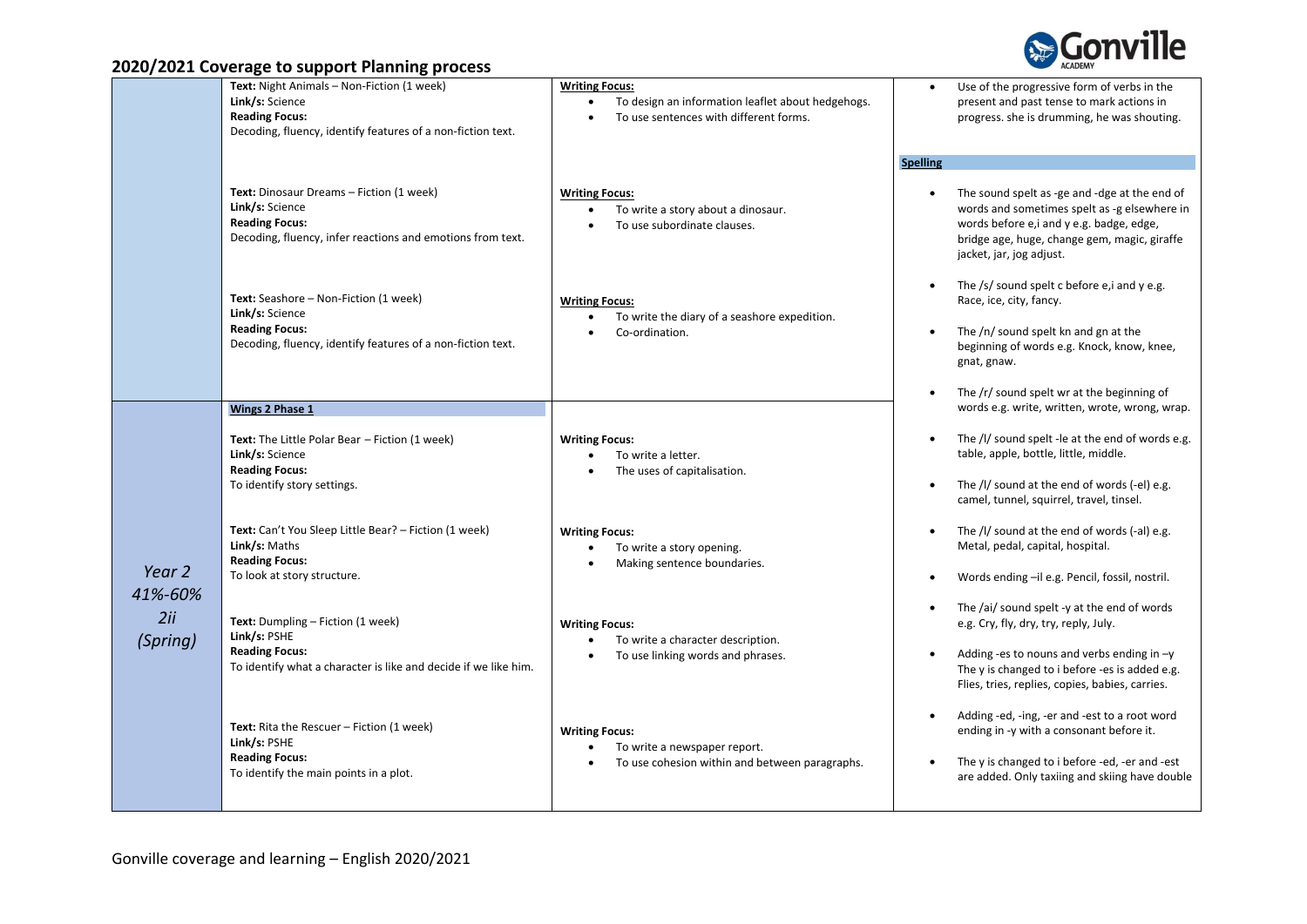

|                                        | Text: Floss - Fiction (1 week)<br>Link/s: Geography<br><b>Reading Focus:</b><br>To identify story settings.                                                                                                                         | <b>Writing Focus:</b><br>To write a story from Floss's viewpoint.<br>Consistent use of verb tense.                                                                                | ii e.g. Copied, copier, happier, happiest, cried,<br>replied, copying, crying, replying.<br>Adding the endings -ing, -ed, -er, -est, and -y<br>to words ending in -e with a consonant<br>before it.                                                                                                                             |
|----------------------------------------|-------------------------------------------------------------------------------------------------------------------------------------------------------------------------------------------------------------------------------------|-----------------------------------------------------------------------------------------------------------------------------------------------------------------------------------|---------------------------------------------------------------------------------------------------------------------------------------------------------------------------------------------------------------------------------------------------------------------------------------------------------------------------------|
|                                        | Text: China - Non-Fiction (1 week)<br>Link/s: Geography/History<br><b>Reading Focus:</b><br>To survey the text and identify the main ideas.                                                                                         | <b>Writing Focus:</b><br>To write a recount.<br>$\bullet$<br>Writing in cohesive sections.                                                                                        | The -e at the end of the root word is dropped<br>before -ing, -ed, -er, -est, -y or any other other<br>suffix beginning with a vowel letter is added.<br>EXCEPTION: being e.g. hiking, hiked, hiker,<br>nicer, nicest, shiny.                                                                                                   |
|                                        | <b>Text:</b> Jim and the Beanstalk - Fiction (1 week)<br>Link/s: Maths<br><b>Reading Focus:</b><br>To identify what a character is like, decide if we like him.                                                                     | <b>Writing Focus:</b><br>To add extra scenes to the story.<br>$\bullet$<br>To understand that sentences must make sense.                                                          | Adding -ing, -ed, -er, -est and -y to words of<br>one syllable ending in a single consonant<br>letter after a single vowel letter. The last<br>consonant letter of the root is doubled (x is<br>never doubled) e.g. patting, patted, humming,<br>hummed, dropping, dropped.<br>The /or/ sound spelt a before I and II e.g. all, |
|                                        | Text: What I Like - Poetry (1 week)<br>Link/s: $N/A$<br><b>Reading Focus:</b><br>To read nonsense poems with expression.                                                                                                            | <b>Writing Focus:</b><br>To write a nonsense poem.<br>$\bullet$<br>Experiment with the sounds of words and phrases.                                                               | ball, call, walk, talk, always.<br>The u sound spelt e.g. other, mother, brother,<br>nothing, Monday.<br>The ee sound spelt -ey e.g. Key, donkey,<br>monkey, chimney.                                                                                                                                                           |
|                                        | Text: I Wonder Why Stars Twinkle - Non-Fiction (1 week)<br>Link/s: Science/Astronomy<br><b>Reading Focus:</b><br>To survey the text and ask questions. Summarise main ideas.                                                        | <b>Writing Focus:</b><br>Recount the moon landing. Make zig zag book of<br>$\bullet$<br>solar system.<br>To use correct verb tense consistently/ ARE<br>$\bullet$<br>punctuation. | The o sound spelt a after w and qu e.g. Want,<br>watch, wander, quantity, squash.<br>The er sound spelt or after w e.g. word, work,<br>worm, world, worth.<br>The or sound spelt ar after w e.g. war, warm,                                                                                                                     |
|                                        | <b>Wings 2 Phase 2</b>                                                                                                                                                                                                              |                                                                                                                                                                                   | towards.                                                                                                                                                                                                                                                                                                                        |
| Year 2<br>61%-80%+<br>2iii<br>(Summer) | Text: Mrs Vole the Vet - Fiction (1 week)<br>Link/s: PSHE<br><b>Reading Focus:</b><br>Identify how language, structure, and presentation contribute<br>to meaning.<br><b>Text:</b> Dr Xargle's Book of Earthlets – Fiction (1 week) | <b>Writing Focus:</b><br>To write an advert on behalf of Mrs Vole.<br>To select persuasive language.<br><b>Writing Focus:</b>                                                     | The zh sound spelt s e.g. television, treasure,<br>usual.<br>The suffixes -ment, -ness, -ful, -less and -ly<br>e.g. enjoyment, sadness, careful, playful,<br>hopeless, plainness, badly, merriment,<br>happiness, plentiful, penniless, happily.                                                                                |
|                                        | Link/s:                                                                                                                                                                                                                             | To write a postcard from earth.                                                                                                                                                   |                                                                                                                                                                                                                                                                                                                                 |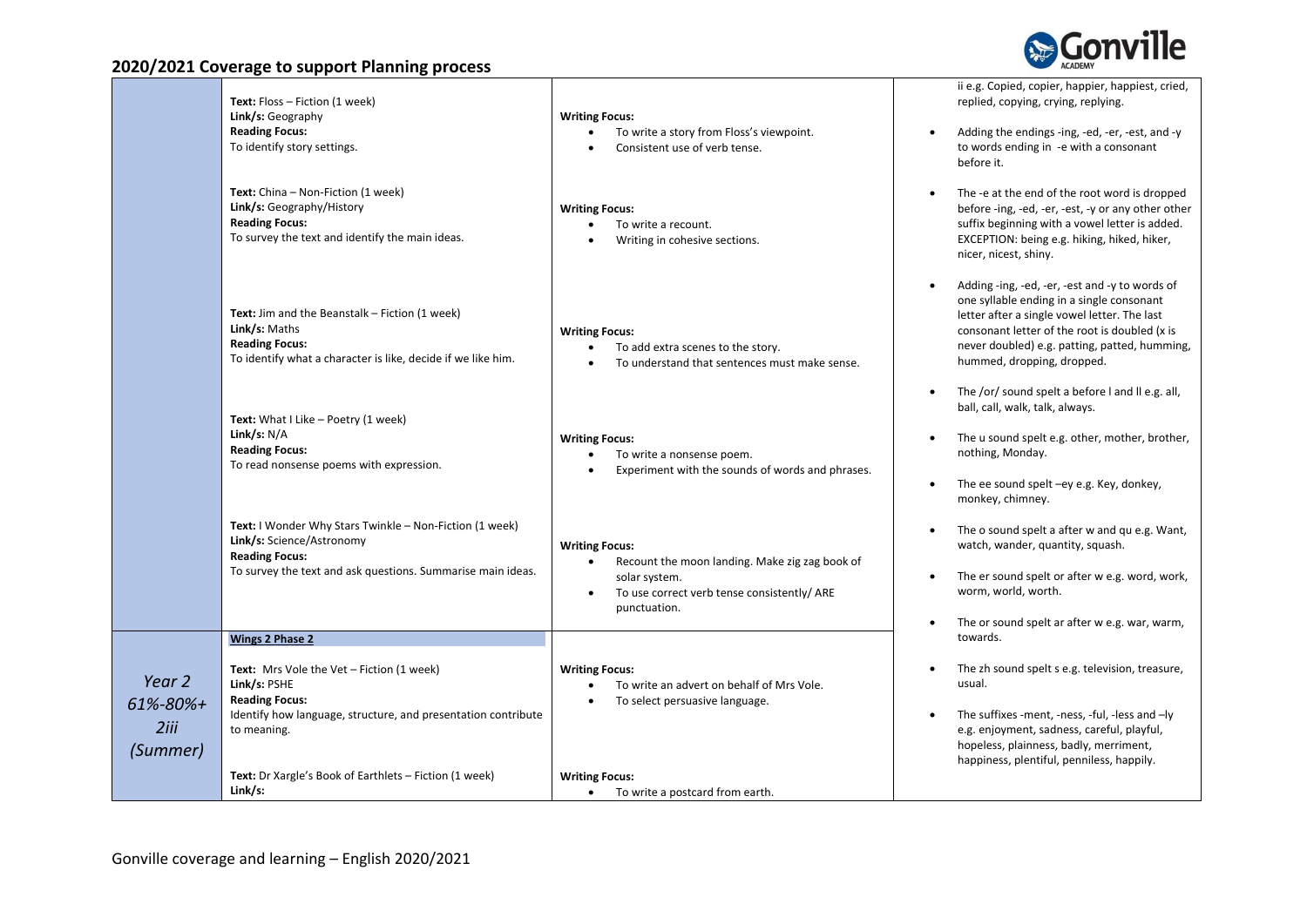



| $20 - 20 - 20 - 30 - 30 = 0$                                                                                                                                              |                                                                                                                                          |                                                                                                                                            |
|---------------------------------------------------------------------------------------------------------------------------------------------------------------------------|------------------------------------------------------------------------------------------------------------------------------------------|--------------------------------------------------------------------------------------------------------------------------------------------|
| <b>Reading Focus:</b><br>Influence of characters' viewpoints on the reader's opinion.                                                                                     | Word Choices that reflect viewpoint.<br>$\bullet$                                                                                        | Contractions - the apostrophe shows where<br>$\bullet$<br>the missing letters would be<br>e.g. can't, didn't, hasn't, couldn't, it's I'll. |
| Text: I Wonder Why Spiders Spin Webs 1<br>Link/s: Science                                                                                                                 | <b>Writing Focus:</b><br>To create a non-chronological report.                                                                           | Possessive Apostrophe e.g. Megan's, Ravi's,<br>the girl's, the child's, the man's.                                                         |
| <b>Reading Focus:</b><br>To summarise a text and make inferences.                                                                                                         | To select the appropriate tense and formal<br>$\bullet$<br>vocabulary.                                                                   | Words ending in -tion e.g. Station, fiction,<br>$\bullet$<br>motion, national, section.                                                    |
|                                                                                                                                                                           |                                                                                                                                          | Homophones and near-homophones<br>there/their/they're here/hear quite/quiet<br>see/sea bare/bear.                                          |
| Text: The Lonely Giraffe - Fiction (1 week)<br>Link/s: Geography<br><b>Reading Focus:</b><br>To identify and comment on writer's purpose and the effect<br>on the reader. | <b>Writing Focus:</b><br>To write a story with a morale message.<br>$\bullet$<br>To draw on knowledge from past reading when<br>writing. | Common exception words<br>$\bullet$<br>door, floor, poor, because, find, kind, mind,<br>behind, child, improve                             |
| Text: Bog baby - Fiction (1 week)<br>Link/s: Science<br><b>Reading Focus:</b><br>To ask questions of the text whilst reading.                                             | <b>Writing Focus:</b><br>To write a story with a theme of displacement.<br>To use the past tense correctly and consistently.             |                                                                                                                                            |
| Text: The Selfish Giant - Fiction (1 week)<br>Link/s: PSHE<br><b>Reading Focus:</b><br>To clarify difficult to understand words and ideas.                                | <b>Writing Focus:</b><br>To write a letter of request.<br>$\bullet$<br>To ensure that nouns and verbs agree in sentences.                |                                                                                                                                            |
| Text: Seaside Poems - Poetry (1 week)<br>Link/s: Geography<br><b>Reading Focus:</b><br>To read poems with expression.                                                     | <b>Writing Focus:</b><br>To write a poem with a seaside theme.<br>To play with the sounds of words and phrases.                          |                                                                                                                                            |
| Text: Danger Monsters and Aliens - Fiction (2 weeks)<br>Link/s: Science<br><b>Reading Focus:</b>                                                                          | <b>Writing Focus:</b><br>To retell a story from a different viewpoint.<br>$\bullet$<br>Vary sentences for clarity, purpose and effect.   |                                                                                                                                            |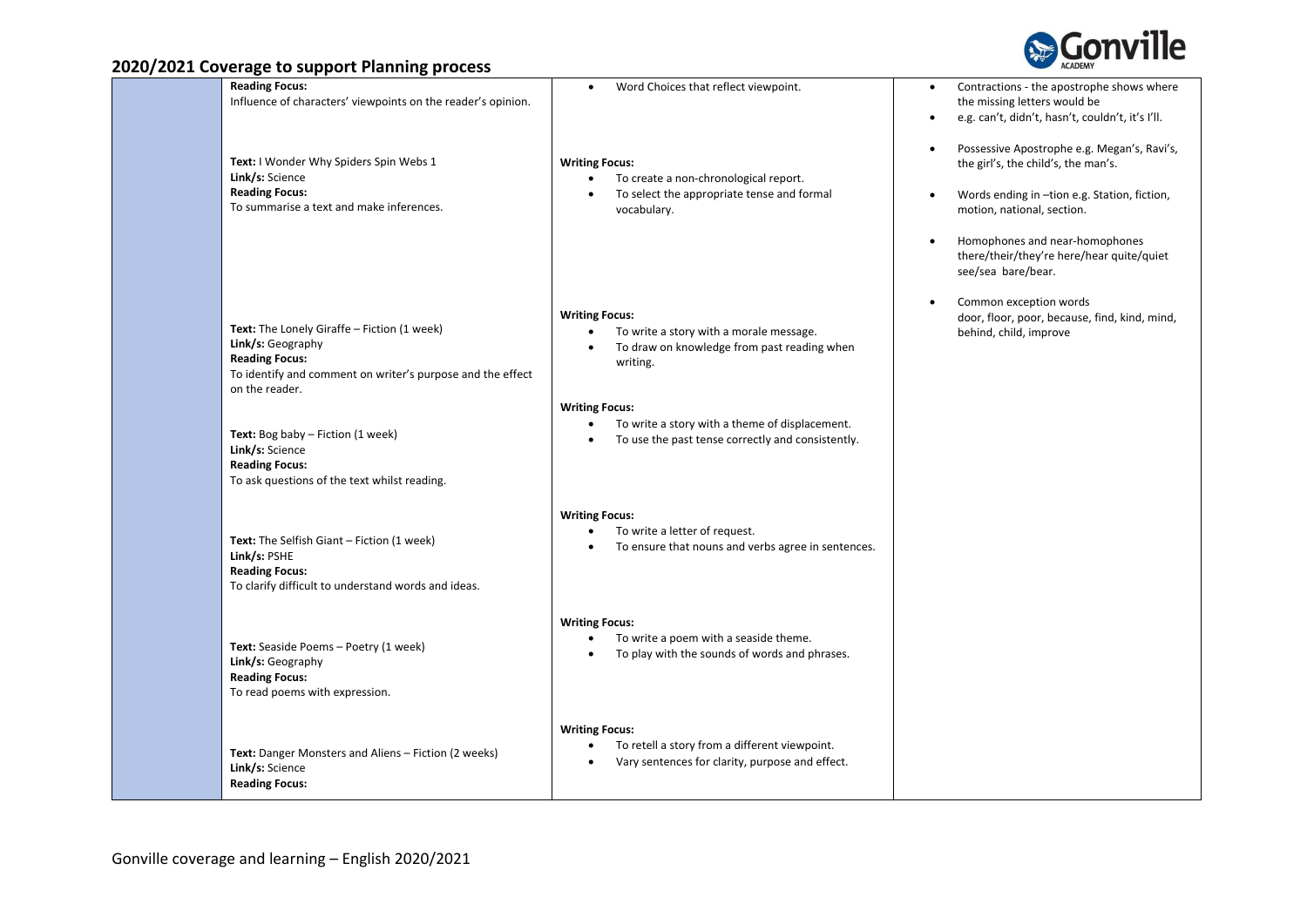

| Identify and comment on writer's purposes and viewpoints,<br>and the overall effect on the reader. |  |
|----------------------------------------------------------------------------------------------------|--|
|                                                                                                    |  |
|                                                                                                    |  |
|                                                                                                    |  |
|                                                                                                    |  |
|                                                                                                    |  |
|                                                                                                    |  |
|                                                                                                    |  |
|                                                                                                    |  |
|                                                                                                    |  |
|                                                                                                    |  |
|                                                                                                    |  |
|                                                                                                    |  |
|                                                                                                    |  |
|                                                                                                    |  |
|                                                                                                    |  |
|                                                                                                    |  |
|                                                                                                    |  |
|                                                                                                    |  |
|                                                                                                    |  |
|                                                                                                    |  |
|                                                                                                    |  |
|                                                                                                    |  |
|                                                                                                    |  |
|                                                                                                    |  |
|                                                                                                    |  |
|                                                                                                    |  |
|                                                                                                    |  |
|                                                                                                    |  |
|                                                                                                    |  |
|                                                                                                    |  |
|                                                                                                    |  |
|                                                                                                    |  |
|                                                                                                    |  |
|                                                                                                    |  |
|                                                                                                    |  |
|                                                                                                    |  |
|                                                                                                    |  |
|                                                                                                    |  |
|                                                                                                    |  |
|                                                                                                    |  |
|                                                                                                    |  |
|                                                                                                    |  |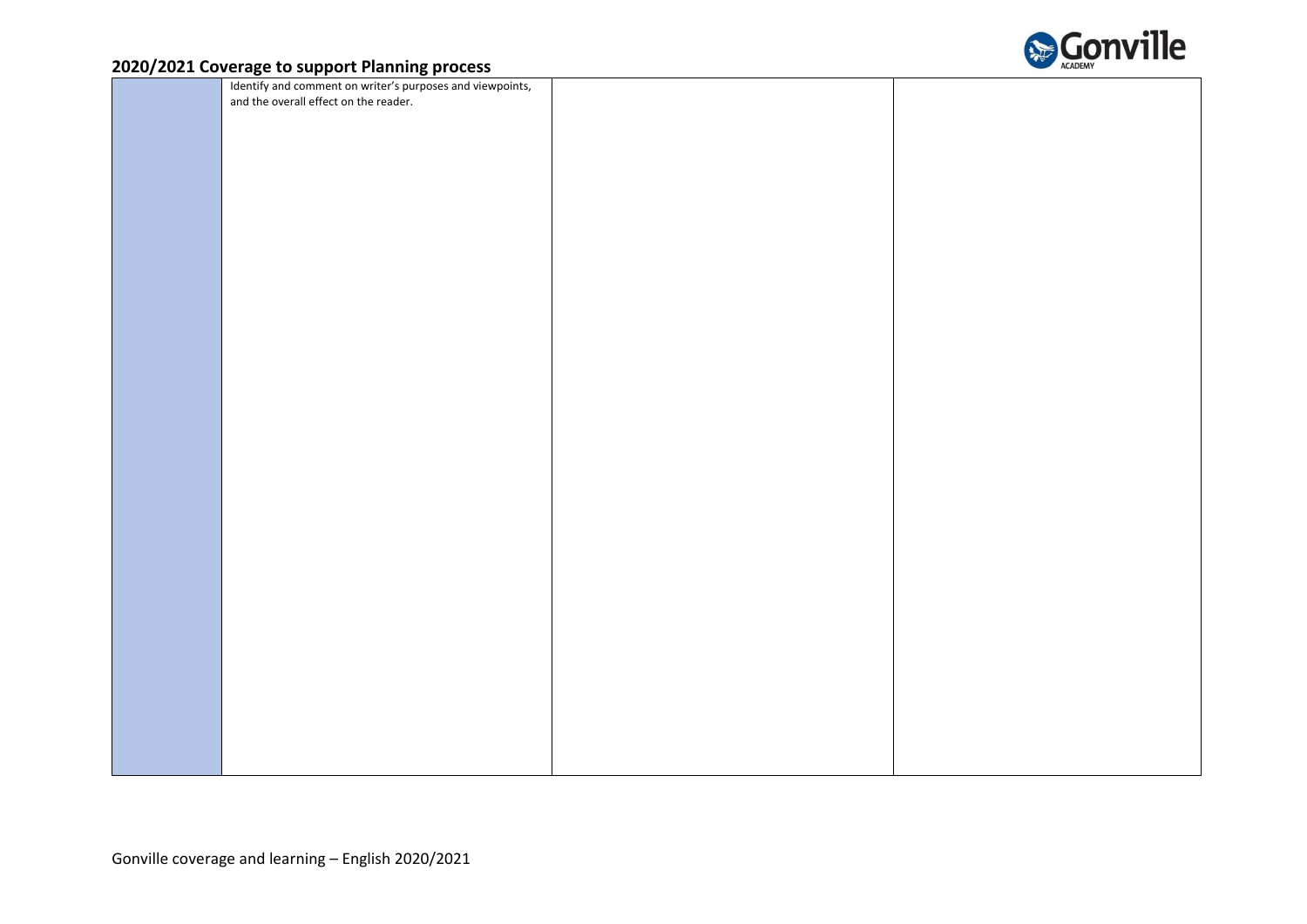

| Reading Coverage Statements for the year                                                                                                                                                                                                                                                                                                                                                                                                                                                                                                                                                                                                                                                                                                                                                                                                                                                                                                                                                                                                                                                                                                                                                                                                                                                                                                                                                                                                                                                                                                                                                                                                                                                                                                                                                                                                                                                                                                                                                                                                                                                                                                                                                                                            | Writing Coverage Statements for the year                                                                                                                                                                                                                                                                                                                                                                                                                                                                                                                                                                                                                                                                                                                                                                                                                                                                                  |  |
|-------------------------------------------------------------------------------------------------------------------------------------------------------------------------------------------------------------------------------------------------------------------------------------------------------------------------------------------------------------------------------------------------------------------------------------------------------------------------------------------------------------------------------------------------------------------------------------------------------------------------------------------------------------------------------------------------------------------------------------------------------------------------------------------------------------------------------------------------------------------------------------------------------------------------------------------------------------------------------------------------------------------------------------------------------------------------------------------------------------------------------------------------------------------------------------------------------------------------------------------------------------------------------------------------------------------------------------------------------------------------------------------------------------------------------------------------------------------------------------------------------------------------------------------------------------------------------------------------------------------------------------------------------------------------------------------------------------------------------------------------------------------------------------------------------------------------------------------------------------------------------------------------------------------------------------------------------------------------------------------------------------------------------------------------------------------------------------------------------------------------------------------------------------------------------------------------------------------------------------|---------------------------------------------------------------------------------------------------------------------------------------------------------------------------------------------------------------------------------------------------------------------------------------------------------------------------------------------------------------------------------------------------------------------------------------------------------------------------------------------------------------------------------------------------------------------------------------------------------------------------------------------------------------------------------------------------------------------------------------------------------------------------------------------------------------------------------------------------------------------------------------------------------------------------|--|
| <b>Reading Coverage:</b>                                                                                                                                                                                                                                                                                                                                                                                                                                                                                                                                                                                                                                                                                                                                                                                                                                                                                                                                                                                                                                                                                                                                                                                                                                                                                                                                                                                                                                                                                                                                                                                                                                                                                                                                                                                                                                                                                                                                                                                                                                                                                                                                                                                                            | <b>Writing Milestones:</b>                                                                                                                                                                                                                                                                                                                                                                                                                                                                                                                                                                                                                                                                                                                                                                                                                                                                                                |  |
| Pupils will be taught to:<br>Continue to apply phonic knowledge and skills as the route to decode words until<br>$\bullet$<br>automatic decoding has become embedded and reading is fluent.<br>Read accurately by blending the sounds in words that contain the graphemes<br>$\bullet$<br>taught so far, especially recognising alternative sounds for graphemes.<br>Read accurately words of two or more syllables that contain the same graphemes<br>$\bullet$<br>as above <b>E</b> read words containing common suffixes.<br>Read further common exception words, noting unusual correspondences between<br>$\bullet$<br>spelling and sound and where these occur in the word<br>Read most words quickly and accurately, without overt sounding and blending,<br>$\bullet$<br>when they have been frequently encountered<br>Read aloud books closely matched to their improving phonic knowledge, sounding<br>$\bullet$<br>out unfamiliar words accurately, automatically and without undue hesitation R<br>Re-read these books to build up their fluency and confidence in word reading.<br>$\bullet$<br>Develop pleasure in reading, motivation to read, vocabulary and understanding<br>$\bullet$<br>by:<br>listening to, discussing and expressing views about a wide range of<br>contemporary and classic poetry, stories and non-fiction at a level<br>beyond that at which they can read independently<br>discussing the sequence of events in books and how items of<br>information are related<br>becoming increasingly familiar with and retelling a wider range of<br>stories, fairy stories and traditional tales<br>being introduced to non-fiction books that are structured in different<br>ways<br>recognising simple recurring literary language in stories and poetry<br>discussing and clarifying the meanings of words, linking new meanings<br>to known vocabulary<br>discussing their favourite words and phrases<br>continuing to build up a repertoire of poems learnt by heart,<br>appreciating these and reciting some, with appropriate intonation to<br>make the meaning clear.<br>Understand both the books that they can already read accurately and fluently and<br>those that they listen to by: | Write effectively and coherently for different purposes, drawing on their reading<br>$\bullet$<br>to inform the vocabulary and grammar of their writing.<br>Make simple additions, revisions and proof-reading corrections to their own<br>writing.<br>Use the punctuation taught at key stage 1 mostly correctly.<br>Use co-ordination and some subordination to join clauses.<br>$\bullet$<br>Spell most common exception words (appendix 1).<br>$\bullet$<br>Add suffixes to spell most words correctly in their writing.<br>$\bullet$<br>Form capital letters and digits of the correct size, orientation and relationship to<br>one another and to lower-case letters.<br>Use spacing between words that reflects the size of the letters<br>Segment spoken words into phonemes and represent these by graphemes,<br>spelling many of these words correctly and making phonetically plausible<br>attempts at others. |  |
|                                                                                                                                                                                                                                                                                                                                                                                                                                                                                                                                                                                                                                                                                                                                                                                                                                                                                                                                                                                                                                                                                                                                                                                                                                                                                                                                                                                                                                                                                                                                                                                                                                                                                                                                                                                                                                                                                                                                                                                                                                                                                                                                                                                                                                     |                                                                                                                                                                                                                                                                                                                                                                                                                                                                                                                                                                                                                                                                                                                                                                                                                                                                                                                           |  |